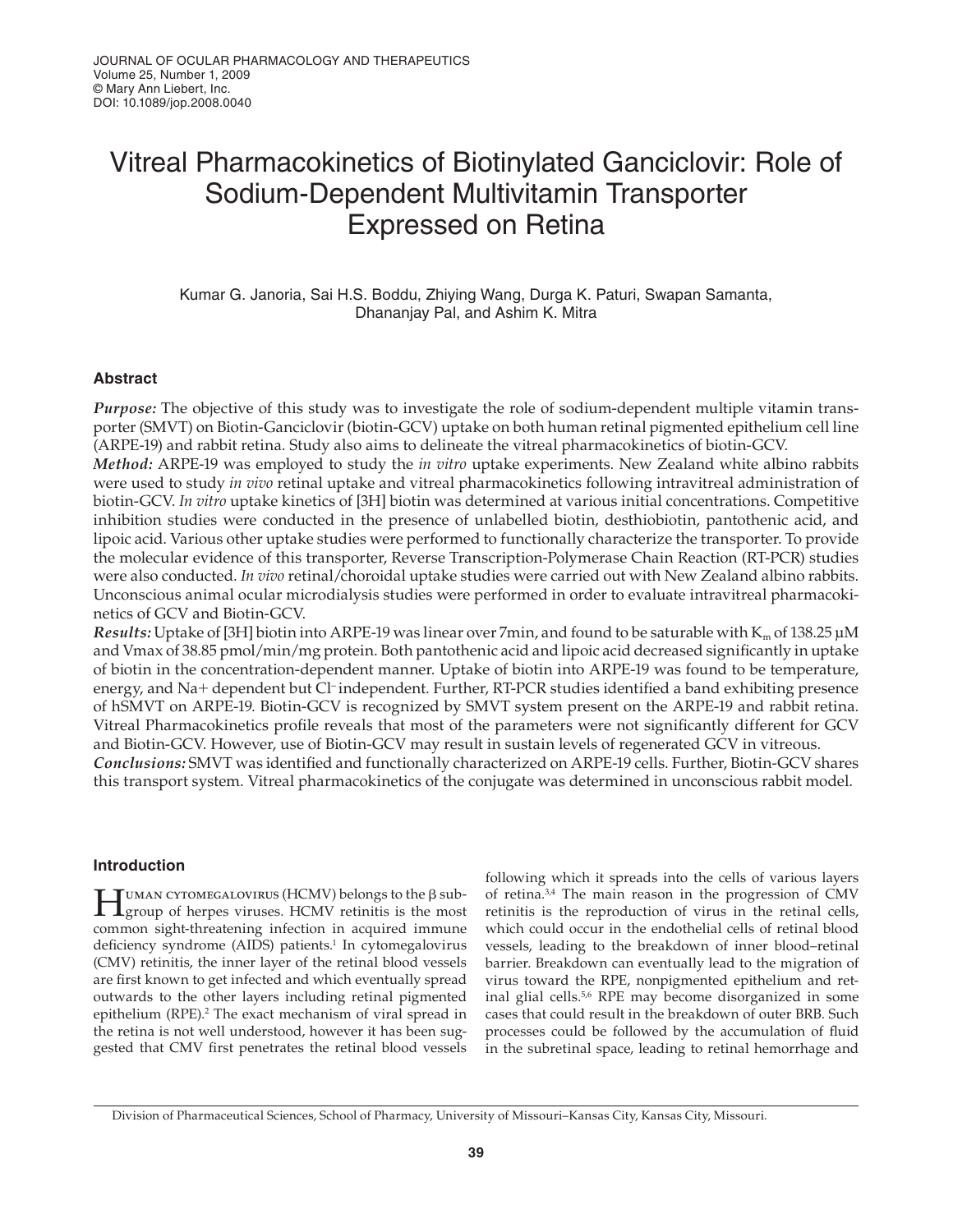detachment.5–8 In recent years, although the application of highly active antiretroviral therapy (HAART) has induced a dramatic decrease in the incidence of HCMV retinitis, CMV retinitis remains a threat to vision and quality of life in AIDS patients who fail HAART or do not qualify for HAART.9,10 Ganciclovir (GCV), a 2′-deoxyguanosine analog, was the first drug approved by FDA for HCMV infections. Owing to its poor oral bioavailability and virustatic properties, daily intravenous infusion of GCV has been primarily indicated in the maintenance therapy for HCMV retinitis.<sup>11</sup> The delivery of therapeutic doses of drugs to the tissues in the posterior segment of the eye is hampered due to ocular barriers, that is, the blood–aqueous barrier and the blood–retinal barrier. Consequently, intravenous infusion of GCV results in poor ocular drug permeation and high systemic toxicity.<sup>12</sup> Therefore, GCV is mainly administered intravitreally for the treatment of HCMV retinitis. However, even after the intravitreal administration the accumulation of GCV in to the retinal cells (the sanctuary site where viruses resides) is limited due to its hydrophilic nature. In our laboratory lipophilic prodrug strategies have been attempted to various hydrophilic therapeutic agents to improve their ocular bioavailability,<sup>13-15</sup> including GCV. Lipophilic prodrugs of GCV<sup>16</sup> have enhanced permeability into ocular cells thereby raising intracellular concentrations. These prodrugs also revert to the parent drug in the vitreous humor at a slow rate resulting in sustained GCV maintenance levels above minimal inhibitory concentration (MIC). Major limitations associated with lipophilic modifications are decreased water solubility of the prodrugs. A balance is needed to be struck in order to have better permeability along with suitable water solubility. Another approach would be to develop transportertargeted prodrug strategy. Compounds such as prodrugs or analogs that can target membrane transporters, can significantly enhance the absorption of poorly permeating parent drug. Desired membrane permeability can be achieved by proper selection of the promoiety. These prodrugs are recognized by the membrane transporters as substrates and are translocated across the epithelia. Subsequently, the prodrugs are enzymatically cleaved to release the parent drug and the ligand which in most cases is a nutrient and nontoxic. Therefore, transporter-targeted drug delivery has become a promising approach to treat HCMV retinitis. In our laboratory, various nutrient transporters have been investigated on the retina and even some have been utilized for drug delivery purposes. Various transporters are reported to be present on RPE cells that is, monocarboxylic acids, taurine, peptide/histidine, glucose, amino acid, and folic acid. Such membrane transporters are vital for supplying essential nutrients across the cell membrane.

Sodium-dependent multiple vitamin transporter (SMVT) was found to possess excellent capacity (Km) for utilization in drug delivery. SMVT has broad substrate specificity. It can translocate biotin (vitamin H), pantothenic acid (vitamin B 5) and also a cofactor, lipoic acid. These substrates share some degree of structural similarity. Carrier-mediated uptake of biotin is either regulated by specific low-capacity highaffinity biotin transporter or through SMVT. The former transports only biotin and is not inhibited by lipoic and pantothenic acid 17 whereas the later co-transports pantothenic and lipoic acid, which is a low-affinity high-capacity transporter.18–24 Biotin prodrugs may be able to utilize SMVT to increase the permeability of conjugated drugs. A protease inhibitor saquinavir conjugated with biotin was taken up by this transport system.<sup>25</sup> In another study permeability of a nonapeptide (Retro-Inverso Tat Nonapeptide i.e., R.I.-K-Tat9) linked to biotin (R.I.-K(biotin)-Tat9) was significantly enhanced by 3.2-fold compared to the control across Caco-2 cells. Transport of such biotin conjugates was also found to be concentration dependent and saturable. Biotin conjugates of PEG and CPT-PEG were also demonstrated to be recognized by this transporter which enhanced their permeabilities. No information regarding the presence of SMVT on rabbit retina or ARPE-19 cells is available. Thus identification of biotin transporter on retinal cells may prove to be beneficial for targeted drug delivery. This study provides the first evidence for the presence of SMVT on the RPE.

SMVT is an important transport system that carries vitamins and cofactors essential to the ocular tissue. A report described that in a developing retina an adequate biotin content along with a precise regulation of retinal cell death are required for the correct ocular morphogenesis. Thus it would be of great interest to explore the potential of this transport system to deliver drug conjugates. The purpose of the present study was to identify the presence of functionally characterize SMVT on human RPE cells (i.e., ARPE-19). In this study, we have also demonstrated the presence of SMVT on the rabbit retina/RPE and its possible role in the pharmacokinetics of biotin-ganciclovir (biotin-GCV).

ARPE-19 cell line is of human origin and has been extensively employed for *in vitro* representation of the human RPE. Several studies have shown that this cell line exhibits characteristic epithelial morphology and represents the RPE with respect to polarization and expression of various ion channels, transporters, and RPE-specific markers. The primary objective of this study was to use ARPE-19 as an *in vitro* model for screening the presence of SMVT and to delineate the uptake mechanism of biotin. The cell line is utilized to study the uptake of ganciclovir and its biotin-conjugated prodrug (i.e., biotin-GCV). Moreover *in vivo* experimentations to delineate vitreal pharmacokinetic profiles and retinal concentration were performed on the anesthetized New Zealand albino rabbits following intravitreal injections of ganciclovir and biotin-GCV.

### **Materials**

[3H] Biotin (specific activity 44.4 Ci/mmol; radiochemical purity  $> 98.6\%$ ) was obtained from Amersham Biosciences. Unlabeled biotin, desthiobiotin, pantothenic acid, lipoic acid, amiloride, 2, 4 DNP, ouabain, sodium azide, biotin methyl ester, biocytin, biotin-dextran and all other chemicals were purchased from Sigma Chemicals Co (St. Louis, MO). Biotin-fluorescein was procured from Pierce Biotechnology (Rockford, IL). GCV was a generous gift from Hoffman La Roche (Nutley, NJ). Biotin conjugate of GCV (Biotin-GCV) was synthesized in our laboratory. All chemicals were of special reagent grade and were used as received without further purification. Culture flasks ( $75 \text{ cm}^2$  growth area) and 12-well plates (3.8  $cm<sup>2</sup>$  growth area per well) were procured from MidSci (St. Louis, MO). Primers were customized and obtained from Invitrogen Life Technologies. Concentric probes (CMA/20,  $0.5 \times 10$  mm polycarbonate membrane and 14-mm shaft) employed for sampling the vitreous chamber. Microinjection pump (CMA/100) for perfusing the isotonic buffer saline was obtained from CMA/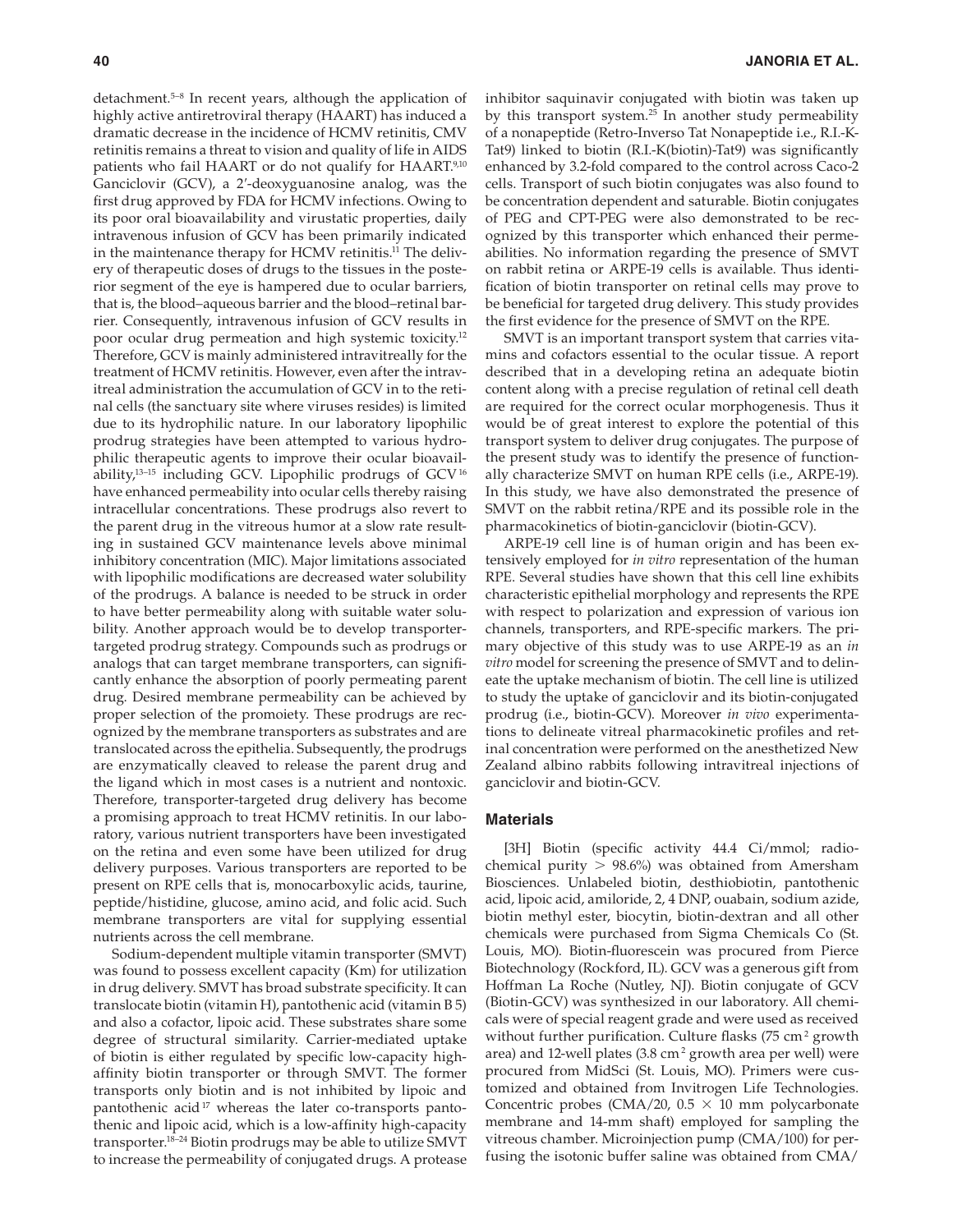Microdialysis (Acton, MA). Ketamine hydrochloride was purchased from Fort Dodge Animal Health (Fort Dodge, IA) and Xylazine was obtained from Bayer Animal Health. Topical wells were custom-made by Hansen Ophthalmic Development Corporation (Iowa City, IA), according to special instructions.

## Animals

Adult male New Zealand albino rabbits weighing between 2 and 2.5 kg were obtained from Myrtle's Rabbitry (Thompson Station, TN). This research was conducted under aseptic conditions strictly under the regulation of ARVO statement for the use of animals in ophthalmic and vision research. Protocol for performing all the surgical procedure was also approved by Institutional Animal Care and Use Committee (IACUC) of the University of Missouri–Kansas City.

## **Methods**

#### Synthesis

Compounds 2, 3, and 4 were synthesized according to the following published procedure.<sup>26</sup>

## Synthesis of Biotin-GCV-OH(5)

Commercially available biotin (991 mg, 4.06 mmol) was taken in a reaction vessel. Dry DMF (20 mL) was added to dissolve and the solution was cooled down to 0°C using on ice bath. DCC (838 mg, 4.06 mmol) was added and the mixture stirred for 1 h at the same temperature. In a separate reaction flask OTBDMS-GCV-OH(4) (1 g, 2.71 mmol) was dissolved in DMF. DMAP (413 mg, 3.38 mmol) was added with continued stirring for 10 min at room temperature under inert atmosphere to activate the hydroxyl group of OTBDMS-GCV-OH. To the reaction mixture it was added through a syringe. The mixture was brought to the room temperature with continued stirring for 48 h. A small portion of the reaction mixture was taken out and injected in to LC/MS to ensure complete conversion of the starting material to product. The reaction mixture was filtered and solvent evaporated at room temperature under reduced pressure to obtain the crude product. The product OTBDMS-GCV-Biotin was purified by silica gel column chromatography with 10% MeOH/ DCM as an eluent with 52% yield. OTBDMS-GCV-Biotin was treated with 80% TFA/CH<sub>2</sub>Cl<sub>2</sub> at 0°C for 3.5 h and the solvent was evaporated under reduced pressure to constant weight. The crude product was purified by recrystallization from cold diethyl ether to obtain the final product $^5$  as a TFA salt with an excellent yield (92%). The prodrug was allowed to dry under vacuum for 10 h.

### NMR data of Biotin-GCV-OH(5)

White solid;  $LC/MS(M/z)$ : 481.3; <sup>1</sup>HNMR(DMSO-D<sub>6</sub>): δ 1.27 – 1.34 (m, 2H, COCH 2CH 2C*H* **<sup>2</sup>** ), 1.40 – 1.52 (m, 2H, COCH 2CH 2CH 2C*H* **<sup>2</sup>** ), 1.55 – 1.62 (m, 2H, COCH 2C*H* **<sup>2</sup>** ), 2.21 – 2.25 (t, J = 8Hz, 2H, SC*H* **<sup>2</sup>** ), 2.56 (m, 1H, COC*H* **<sup>2</sup>** ), 2.80 – 2.84 (m, 1H, COC*H* **<sup>2</sup>** ), 3.05 – 3.10 (m, 1H, SC*H*), 3.31 – 3.35 (m, 2H, HOC*H* **<sup>2</sup>** ), 3.36 – 3.37 (m, 1H, NHC*H*), 3.65 – 3.68 (m, 1H, NHC*H*), 4.07 – 4.10 (m, 2H, -OC*H* **<sup>2</sup>** ), 4.12 – 4.15 (m, 1H, OC*H*), 4.29 – 4.33 (m, 1H, N*H*), 5.34 (s, 2H, NC*H* **2**O), 6.38 (brs, 1H,

NHCON*H*), 6.44 (brs, 1H, N*H*CONH), 6.56 (brs, 2H, N*H* **<sup>2</sup>** ), 7.82 (s, 1H, NC*H*), 10.69 (brs, 1H, O*H*); <sup>13</sup>C NMR(DMSO-D<sub>6</sub>): 24.44, 27.96, 33.14, 55.38, 59.20, 59.90, 61.05, 62.62, 66.59, 70.38, 71.83, 72.03, 116.48, 137.73, 151.45, 153.95, 156.82, 162.75, 172.78

#### Cell culture

ARPE-19 cells (passages 18–25) were cultured in D-MEM/F-12 containing 10% heat-inactivated fetal bovine serum, 15 mM hydroxyl ethyl piperazine ethane sulfonic acid (HEPES), 29 mM sodium biocarbonate, penicillin (100 units/mL), streptomycin (100 μg/mL), and were maintained at 37°C, in a humidified atmosphere of 5% CO<sub>2</sub> and 90% relative humidity. The medium was replaced every other day. For uptake studies, cells were plated at a density of 250,000 cells per well on 12-well culture plates. The uptake studies were carried out on 21-day old culture.

#### Uptake experiments

Uptake studies were conducted based on our earlier published method with slight modifications.<sup>27</sup> Briefly, at 21 days postseeding, medium was removed and cells were washed twice, 15 min each with 2 mL Dulbecco's phosphate-buffered saline (DPBS), pH 7.4, containing 130 mM NaCl, 2.5 mM KCl, 7.5 mM  $\rm Na_{2}HPO_{4}$ , 1.5 mM  $\rm KH_{2}PO_{4}$ , 1 mM  $\rm CaCl_{2}$ , 0.5 mM MgSO <sup>4</sup> , 5 mM glucose, and 20 mM HEPES (unless otherwise specified). Then 1 mL of solutions with  $0.5 \mu$ Ci/mL of [3H]biotin in the presence and absence of various competing substrates were added into the wells. After the incubation period, the solution was aspirated off and cells were rinsed three times with 2 mL of ice-cold stop solution (200 mM KCl and 2 mM HEPES). Then the cells were lysed by adding 1 mL of 0.3 N NaOH containing 0.1% Triton-X 100 solution to each well and then leaving overnight at room temperature. Aliquots (500 μL) from each well were transferred to scintillation vials containing 5 mL of scintillation cocktail (Fisher Scientific, Fair Lawn, NJ). Cellular radioactivity was quantitated with a scintillation counter (Model LS-6500; Beckman Counter, Fullerton, CA). The amount of protein was measured by the method of Bradford with BioRad protein estimation kit (BioRad, Hercules, CA, USA).

*Sodium and chloride dependence of uptake.* To determine the sodium dependence of uptake process, sodium chloride (NaCl) and sodium phosphate dibasic (Na<sub>2</sub>HPO<sub>4</sub>) in DPBS were replaced by equimolar quantities on the choline chloride, and the effects of chloride on uptake of biotin was studied by using sodium phosphate monobasic (Na $\text{H}_{2}\text{PO}_{4}$ ), potassium phosphate monobasic (KH $_2$ PO $_4$ ), and calcium acetate to substrate sodium chloride (NaCl), potassium chloride (KCl), and calcium chloride (CaCl<sub>2</sub>), respectively, in equimolar quantities.

*Concentration dependence studies.* Various concentrations (5–250 μM) of unlabeled biotin solutions were prepared with DPBS. Then [3H]biotin was added to each biotin solution to prepare donor solutions for determining concentration-dependent uptake of biotin. The data was fitted to a modified Michaelis-Menten equation and then the apparent affinity constant (Km) and maximum uptake velocity (Vmax) were determined.

*Energy dependence.* These studies were performed in the presence of 1-mM concentrations of either ouabain (inhibitor of Na+ K+ -adenosine triphosphatase [ATPase])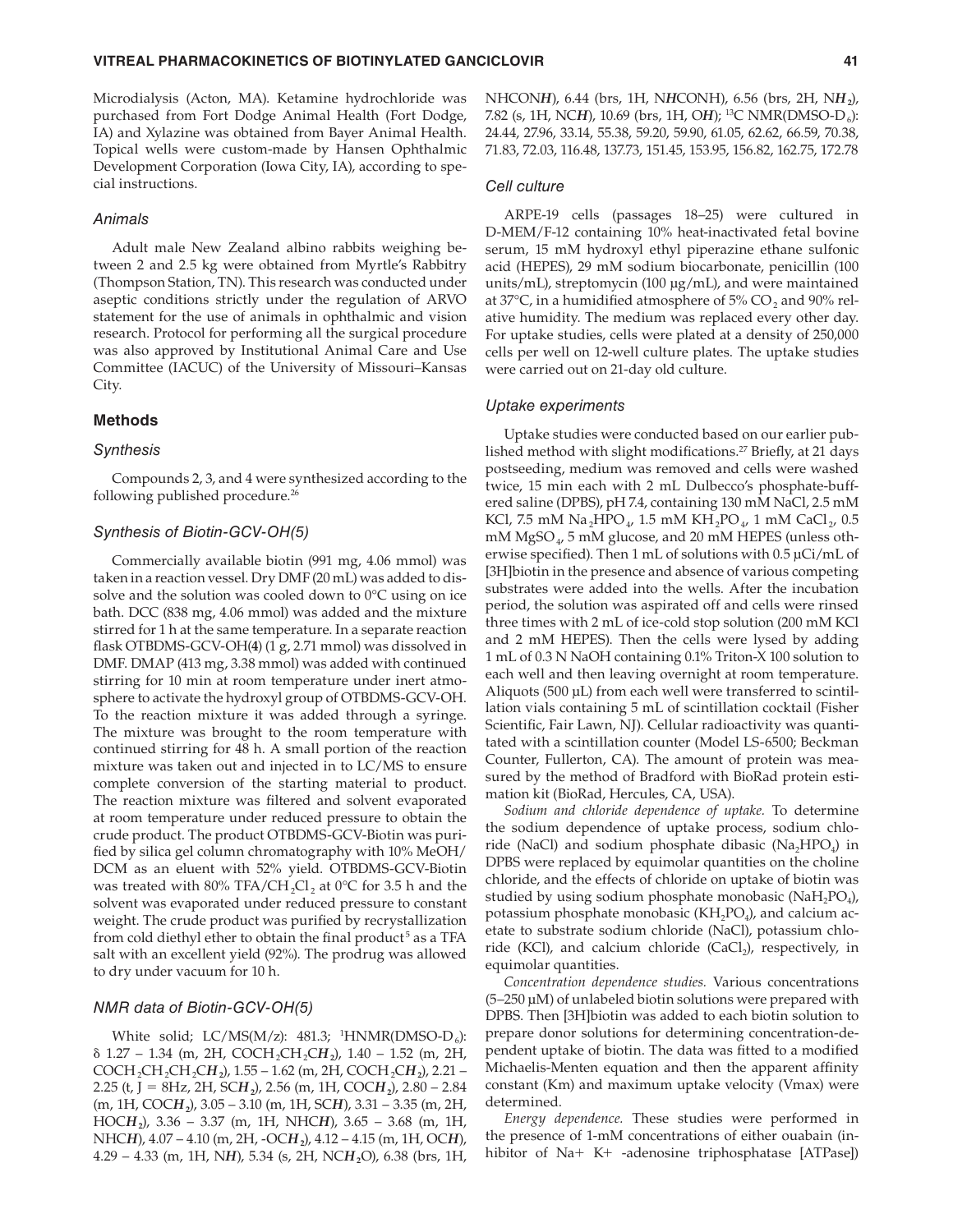or sodium azide and 2,4 DNP (inhibitors of oxidative phosphorylation).

*Substrate specificity*. To delineate the structural requirements for interaction with this vitamin carrier system, uptake experiments were performed with competitive inhibitors such as biotin, pantothenic acid, lipoic acid, a structural analog of biotin (desthiobiotin) at 10 and 200 μM concentrations. Cells were incubated simultaneously with [3H] biotin  $(0.5 \mu\text{Ci/mL})$  and two different concentrations of unlabeled compounds as inhibitors, and uptake experiments were conducted as described earlier. Similar uptake study was also conducted in the presence of biotin methyl ester and biocytin. Both biotin methyl ester and biocytin do not carry a free carboxylic acid group in their structures.

*Temperature dependent studies.* Effect of temperature on the uptake of biotin by ARPE-19 cell line was studied at four different temperature viz., 37°C, 25°C, 10°C, and 4 °C. Uptake rate ( $ln(V)$ ) versus  $1/T$  was plotted (Fig. 1), and activation energy (Ea) was calculated using Arrhenius equation.

# Gene expression using reverse transcription– polymerase chain reaction (RT-PCR)

The presence of SMVT on ARPE-19 was determined with Reverse Transcription–Polymerase Chain Reaction (RT-PCR). Total RNA was extracted from ARPE-19 with a standard protocol. Briefly, cells were transferred to 800 μL of Tri-reagent LS (Molecular Research Center, Inc., Cincinnati, OH), homogenized, and transferred to eppendorf tubes (Fremont, CA). RNA was extracted by phenol-CHCl3-isopropanol method, purified, and resuspended in 20 μL of RNase-DNase-free water. RT-PCR was performed according to a reported method of Sugawara and colleagues,<sup>28</sup> with slight modification, using 1 μg of total RNA isolated from ARPE-19 cells. Primers used for the amplification of human SMVT were: forward 5′-CGATTCAATAAAACTGTGCGAGT-3′ and reverse 5′-GGACAGCCACAGATCAAAGC-3′. These primers were adopted from a published human SMVT cDNA sequences.<sup>29</sup> The conditions for reverse transcription were as follows: denaturation of the template RNA for 10 min at 70°C; reverse transcription for 60 min at 42°C. The condition of PCR amplification were as follows: denaturation for 45 s

at 94°C; annealing for 1 min at 58°C and extension for 45 s at  $72^{\circ}$ C; 32 cycles; final extension for 10 min at  $72^{\circ}$ C. PCR product was analyzed by gel electrophoresis on 0.8% agarose in TAE buffer and visualized under UV.

#### In vivo retinal uptake studies

These studies were performed according to a previously published method.<sup>30</sup> For *in vivo* retinal uptake studies, 100-μL Biotin-GCV prodrug solution (dose equivalent to 58.04 μg GCV or 0.227 μmol) in the presence or absence of biotin (250 mg or 0.98 μmol) was administered by intravitreal injections to anesthetized New Zealand Albino Rabbits into the mid-vitreous region, using a specially prepared canula fitted with a 30-gauge needle. Vitreal and retinal-choroid GCV concentrations were determined following intravitreal administration using published method.<sup>30</sup> At the end of an experiment  $(4 h)$ , animals were euthanized with an overdose of sodium pentobarbital injection through the marginal ear vein. Briefly, eyes were enucleated and carefully vitreous humor was collected, then retina/choroid/sclera part was removed and washed with ice-cold HEPES stop solution. Following washing, the retina/choroid was then carefully extracted and lysed overnight (24 h) in 1 mL of 1 N NaOH at 37°C. Lysed samples were subsequently homogenized and centrifuged at 12,000 rpm for 15 min at 4°C. The supernatant was analyzed for the protein content using Bradford with BioRad protein estimation kit. To the 100 μL of the supernatant a 200 μL of ice-cold trichloroacetic acid was added (10% wt/vol). The mixture was subsequently vortexed and centrifuged at 12,000 rpm for 15 min at 4°C. To the 100 μL of the supernatant 400 μL water was added. Final samples were analyzed for total GCV content. Uptake data was normalized to the protein content. Vitreous humor samples were simply diluted 10 times in water and total GCV content determined by HPLC.

## Cell proliferation assay

The assay was carried out to determine any cytotoxicity of Biotin-GCV on the ARPE-19 cells in comparison to dimethyl sulfoxide (DMSO). For cell proliferation assay CellTiter 96 AQueous Non-Radioactive Cell Proliferation Assay Kit (Promega,



**FIG. 1.** Schematic representation of the synthesis of Biotin-GCV.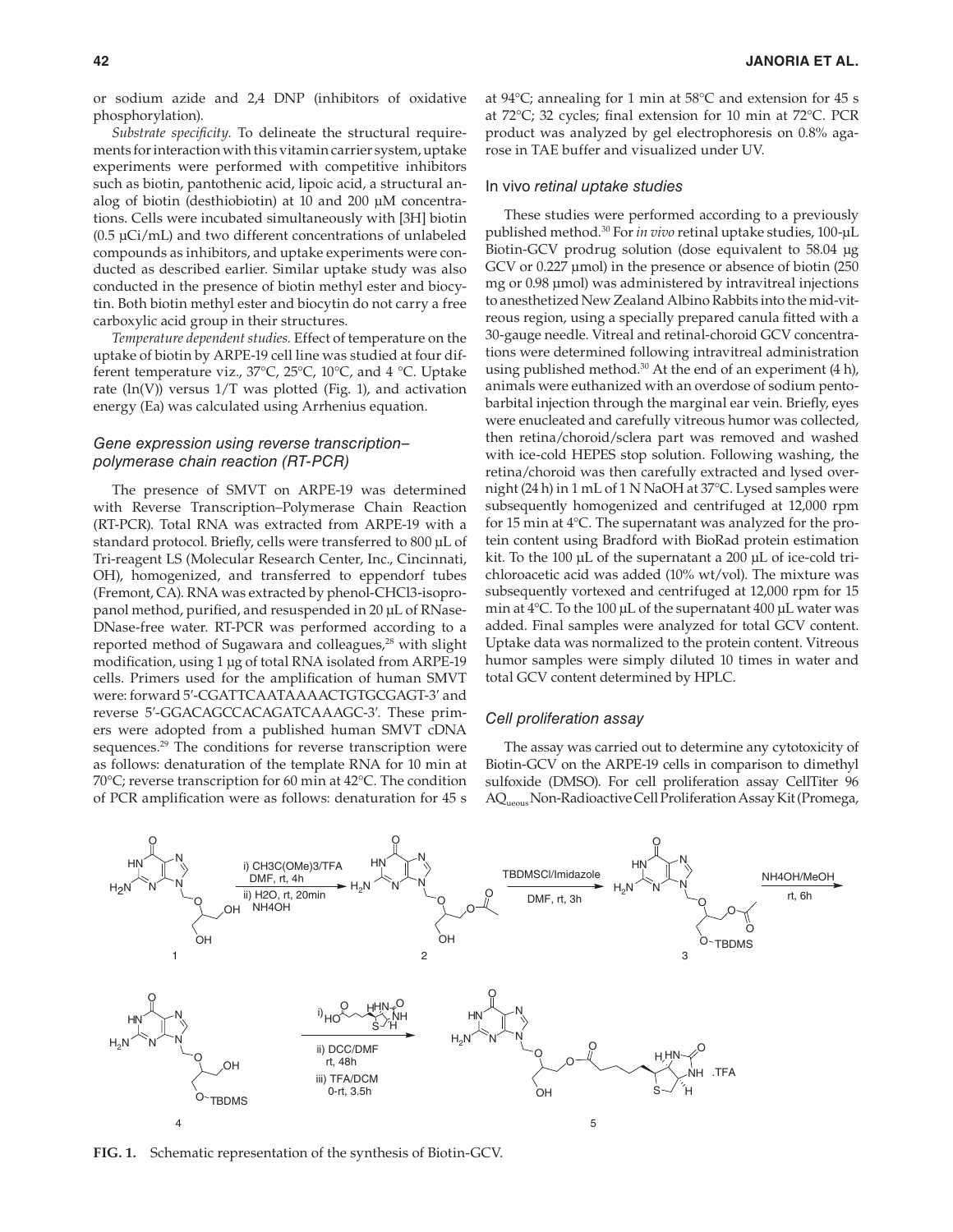Madison, WI) was used. The assay determines the number of cells in proliferation by utilizing colorimetric method. Briefly, cells (ARPE-19) were plated in 96-well plates. Solutions of GCV and Biotin-GCV (1.5 mM) were made in the culture medium and appropriate volumes were added to make up the final volume to 100 μL in each well. Cells were then incubated at 37°C in a humidified 5% CO<sub>2</sub> atmosphere. Effect of drug and prodrug on the cell proliferation was observed by comparing the intensity of absorbance. Also the DMSO was used as a positive control to examine its cellular toxicity.

## Posterior chamber microdialysis

Posterior chamber microdialysis was utilized to study the pharmacokinetic profile of both GCV and Biotin-GCV. Here samples are collected as a dialysate from the vitreous humor.

Probe implantation in the vitreous required a 22-gauge needle which was carefully inserted in the posterior part of the eye, that is, about 3 mm below the corneal-scleral limbus through the pars plana. The needle was retracted and immediately the concentric probe was placed through the hole created by the needle. The probe was then adjusted so that it was positioned approximately at the center of vitreous. The probe outlet was fixed in order to prevent any disturbance during the collection of sample. Similar to anterior chamber microdialysis the probe was perfused by isotonic phosphate-buffered saline (IPBS) (pH 7.4) at a flow rate of  $2 \mu L$ / min using the microdialysis pump. Animals implanted with the probes were left for recovery period of 2 h. Following recovery, intravitreal solutions of drug or prodrug were administered with a 30-gauge needle fitted to specially designed canula. Samples were collected every 20 min for a duration of 10 h. The animals were kept under anesthesia (administered and maintained similarly as mentioned earlier) throughout the experiment right before the implantation of probe and including recovery period.

Following the end of experiments animals were euthanized by administering the overdose of sodium pentobarbital through the marginal ear vein.

#### Data analysis

Uptake data from the concentration-dependent studies were fitted to Michaelis-Menten equation (Eq. 1).

$$
V = \frac{V_{\text{max}} \times [C]}{K_{\text{m}} + [C]}
$$
(Eq. 1)

V is the total uptake rate,  $V_{\text{max}}$  is the maximum uptake rate for carrier-mediated process,  $K_m$  (Michaelis-Menten constant) is the concentration at half the maximum velocity and [C] is the substrate concentration. Data analysis was performed according to Equation 1 with a nonlinear least square regression analysis program (Kaleida Graph Version 3.09, Synergy Software, PA).

#### In vitro probe calibration

*In vitro* probe calibration or recovery was performed by placing the semipermeable membrane portion of the probes (linear or concentric) in the known concentration of compound (solution made in IPBS, pH7.4) under study. The probes were then perfused at a flow rate of  $2 \mu L/min$  with IPBS and dialysate was collected every 20 min. Recovery of drug or prodrug was calculated with equation 2.

$$
Recovery = Cd/Cs
$$
 (Eq. 2)

Where Cd is the dialysate concentration and Cs is the known concentration of compound dissolved in IPBS.

Concentrations of respective drug or prodrug in aqueous or vitreous humor (in a pharmacokinetic experiment) can be calculated by dividing the dialysate sample concentration with the *in vitro* recovery value obtained by equation 2.

#### Statistical analysis

All uptake studies were performed in atleast quadruplicate and results are expressed as mean  $\pm$  SD. Unpaired student's *t*-test was applied to calculate statistical significance. A difference between the means was considered significant at  $P \le 0.05$ .

### **Results**

Uptake of [3H] biotin in ARPE-19 cells was linear over 7 min at 37°C and reached equilibrium after 10 min. Therefore, an uptake time of 7 min was selected as standard for all subsequent uptake experiments. In order to study saturation kinetics, cells were incubated at various concentrations of unlabeled biotin for 7 min at 34°C. [3H] Biotin uptake by ARPE-19 was shown to be concentration dependent and saturable with a Km and Vmax of 138.25 μM and



**FIG. 2.** Uptake of [3H] biotin by ARPE-19 as a function of substrate concentration at 37°C, pH 7.4. Each data point represents the mean  $\pm$  S.D. of 4–6 separate uptake determinations.

38.85 picomoles/mg of protein/min, respectively  $[r^2 = 0.99]$ (Fig. 2).

To delineate the role of sodium on biotin uptake, experiments were conducted in sodium-free buffer. As depicted in Fig. 3, a marked decrease in biotin uptake is evident in the absence of sodium ions. In contrast, the uptake of biotin was unaltered in chloride-free buffer (Fig. 3). Energy requirement for the uptake process in to ARPE-19 was determined with metabolic inhibitors. The results indicate ouabain, sodium azide and 2,4 DNP caused a significant reduction in biotin uptake (Fig. 4).

Substrate specificity at two different concentrations (10 and 200 μM) was determined by performing uptake experiments in the presence of unlabeled biotin analog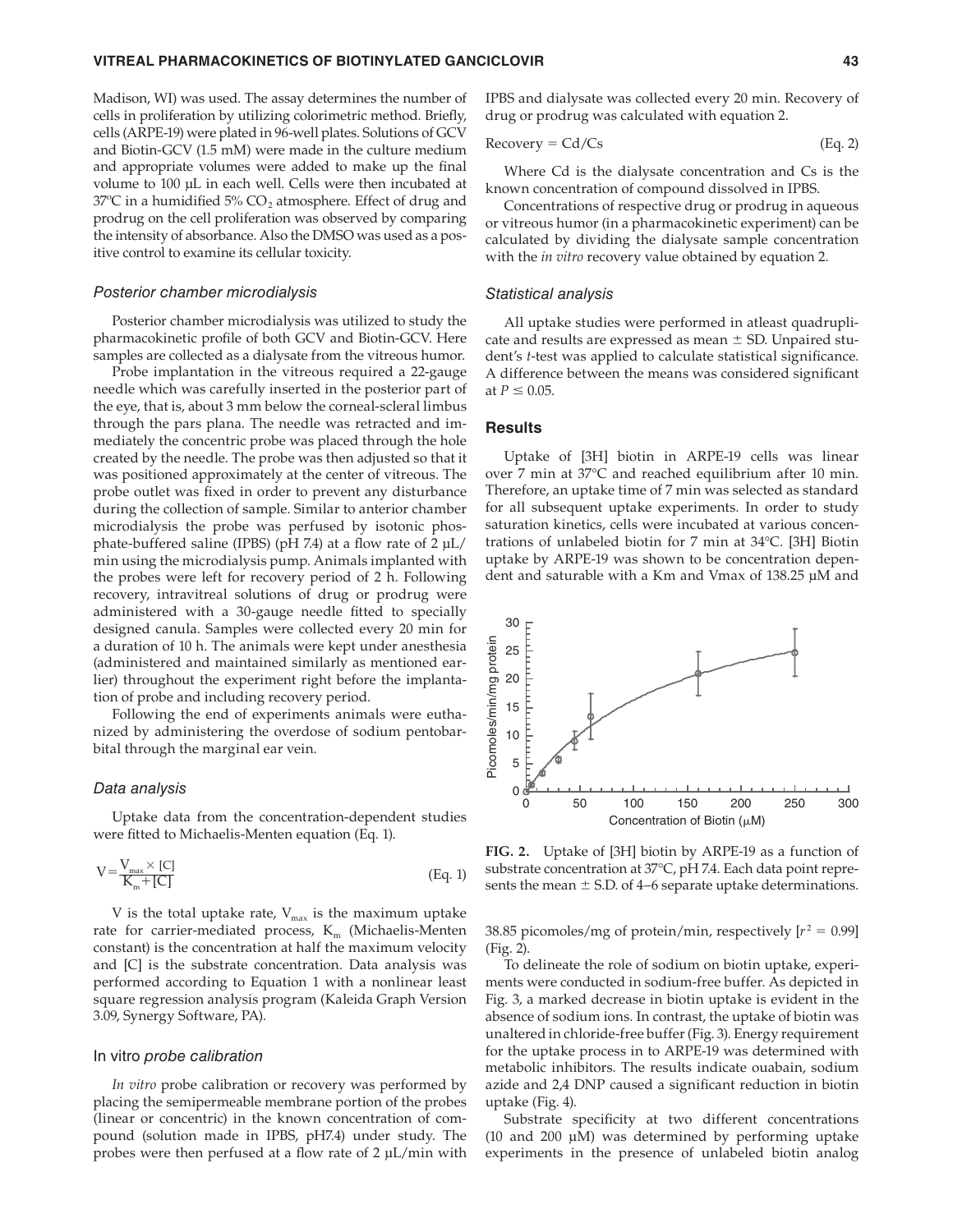

**FIG. 3.** Uptake of [3H] biotin by ARPE-19 in the presence and absence of sodium and chloride ion. Each data point represents the mean  $\pm$  SD of 4–6 separate uptake determinations. Asterisk (\*) represents significant difference from the control ( $P < 0.05$ ).



**FIG. 4.** Uptake of [3H] biotin by ARPE-19 cells in the presence of ouabain (1 mM), sodium azide (1 mM), 2,4 DNP, and amiloride. Each data point represents the mean  $\pm$  SD of 4–6 separate uptake determinations. Asterisk (\*) represents significant difference from the control ( $P < 0.05$ ).

desthiobiotin. Similar uptake experiments were performed in the presence of pantothenic acid and lipoic acid which are known substrates of SMVT. In all cases, [3H] biotin uptake by ARPE-19 was significantly inhibited in a concentrationdependent manner (Fig. 5). Since biotin has a functional carboxylic group, we further studied the involvement of such



**FIG. 5.** Uptake of [3H] biotin by ARPE-19 in the presence of pantothenic acid (10 μM and 200 μM), lipoic acid (10 μM and 200 μM), and desthiobiotin (10 μM and 200 μM). Each data point represents the mean  $\pm$  SD of 4–6 separate uptake determinations. Asterisk (\*) represents significant difference from the control ( $P < 0.05$ ).

a functional group in the carrier-mediated process. Thus uptake was performed in the presence of biocytin and biotin methyl ester which are devoid of a free carboxylic acid group. Both biocytin and biotin methyl ester caused significant concentration-dependent lowering in uptake (Fig. 6).



**FIG. 6.** Uptake of [3H] biotin by ARPE-19 cells in the presence of biotin esters such as biotin methyl ester (10 μM and 200 μM) and biocytin (10 μM and 200 μM). Each data point represents the mean  $\pm$  SD of 4–6 separate uptake determinations. Asterisk (\*) represents significant difference from the control ( $P < 0.05$ ).

Effect of temperature on the uptake of biotin by ARPE-19 was studied. Initial uptake rates of biotin were  $8.23 \pm 0.428$ ,  $5.41 \pm 0.357$ ,  $3.67 \pm 0.604$ , and  $2.53 \pm 0.862$  fmol min<sup>-1</sup> (mg of protein)–1 at 37°C, 10°C, 25°C, and 4°C, respectively. Uptake significantly diminished as incubation temperature was lowered, suggesting that the process is sensitive to temperature. Uptake rate (ln(V))vs 1/*T* was plotted (Fig. 7), and activation energy (*E*a) was obtained as 5.75 kcal/mol.

Studies were also performed to establish whether biotin conjugates are able to interact with the SMVT. Uptake of



**FIG. 7.** (**A**) Uptake of [3H] biotin by ARPE-19 cells as a function of temperature (37°C, 25°C, 10°C, and 4°C). Each data point represents the mean  $\pm$  SD of 4–6 separate uptake determinations. Asterisk (\*) represents significant difference from the control ( $P < 0.05$ ). (**B**) Arrhenius plot of the effect of temperature on uptake of [3H] biotin by ARPE-19 cells.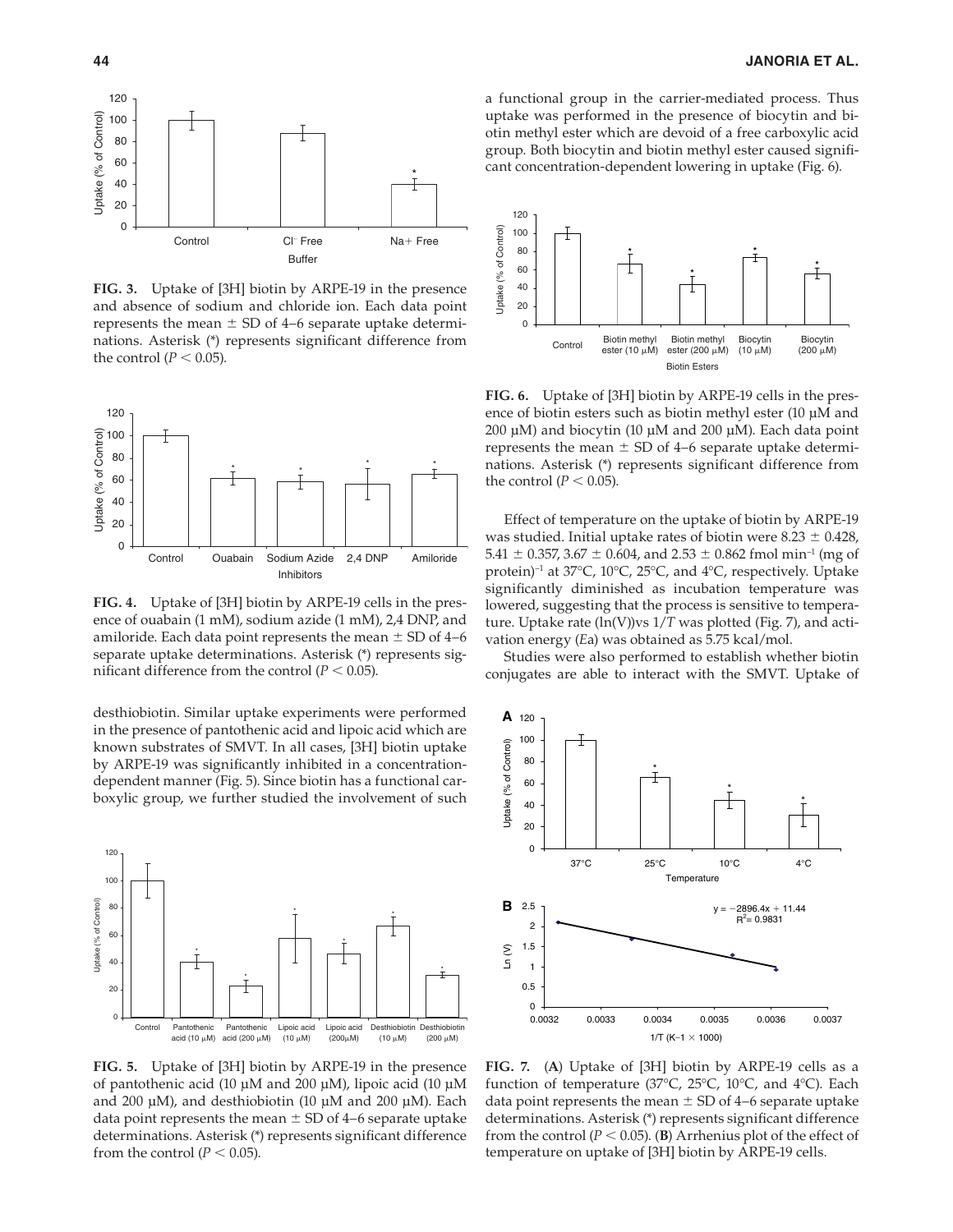radiolabeled biotin were performed in the presence of biotin-fluorescein (mol wt: 732.80 Da) and biotin-dextran (mol  $wt$  ~ 10,000 Da). Uptake rate of labeled biotin significantly diminished in the presence of biotin-fluorescein and biotindextran (Fig. 8). Further uptake studies with Biotin-GCV



**FIG. 8.** Uptake of [3H] biotin by ARPE-19 cells in the presence of Biotin-Fluorescein (200 μM) and Biotin-dextran (200 μM). Each data point represents the mean  $±$  SD of 4–6 separate uptake determinations. Asterisk (\*) represents significant difference from the control ( $P < 0.05$ ).

conjugate has shown that higher concentrations of Biotin-GCV have decreased the uptake rate significantly (Fig. 9).

*In vivo* retinal uptake studies were performed, to evaluate the total retinal accumulation of GCV and GCV remaining in vitreous. Four hours after intravitreal concentrations of total GCV were obtained following administration of GCV,



**FIG. 10.** Retina-choroid (RC) and vitreal (V) ganciclovir (GCV) concentrations 4 h after administration to rabbits of GCV (control) or the prodrugs alone and in the presence of biotin. Each data point represents the mean  $\pm$  SD of 4 separate retinal uptake and vitreal GCV concentration determinations. Asterisk (\*) represents significant difference from the control  $(P < 0.05)$ .

from ARPE-19 was PCR amplified with the primers specific for human SMVT sequence. The band at 862 bp during the gel electrophoresis confirms the presence of hSMVT according to the previously published data.<sup>31</sup> A band between 800 and 900 bp corresponding to hSMVT can be observed in Figure 11 (lane 2).



**FIG. 9.** Uptake of [3H] biotin by ARPE-19 cells in the presence of Biotin-GCV at 200 μM, 1 mM, and 2.5 mM concentrations. Each data point represents the mean  $\pm$  SD of 4–6 separate uptake determinations. Asterisk (\*) represents significant difference from the control  $(P < 0.05)$ .

Biotin-GCV and Biotin-GCV along with biotin (biotin+ Biotin-GCV). Such studies revealed that total GCV accumulated in retina-choroid (RC) following intravitreal administration of GCV and Biotin-GCV was similar. However it was significantly lower in case of biotin+Biotin-GCV. But vitreal (V) levels of GCV in case of Biotin-GCV and biotin+ Biotin-GCV was significantly elevated relative to GCV alone (Fig. 10).

Molecular identification of SMVT was conducted with RT-PCR. PCR products were analyzed by gel electrophoresis on 0.8% agarose. cDNA generated from total RNA isolated



**FIG. 11.** hSMVT cDNA was generated by RT-PCR amplification of total RNA from ARPE-19 cells (lane 2). Aliquots of PCR products were analyzed by gel electrophoresis on 0.8% agarose. Ethidium bromide staining of the gel showed a ~862 bp band corresponding to the amplified rabbit SMVT cDNA (lane 3). Lane 1: 1-kbp DNA ladder.

#### Cell proliferation assay

Results indicate that both GCV and Biotin-GCV are not cytotoxic even at 500 μM in either cell types. However, DMSO which acts as a positive control showed considerably low % viable cells in both the cases. Culture medium was used as a control for both types of cells and the % viability for control were kept to 100% and rest of the data was normalized to the control (Fig. 12).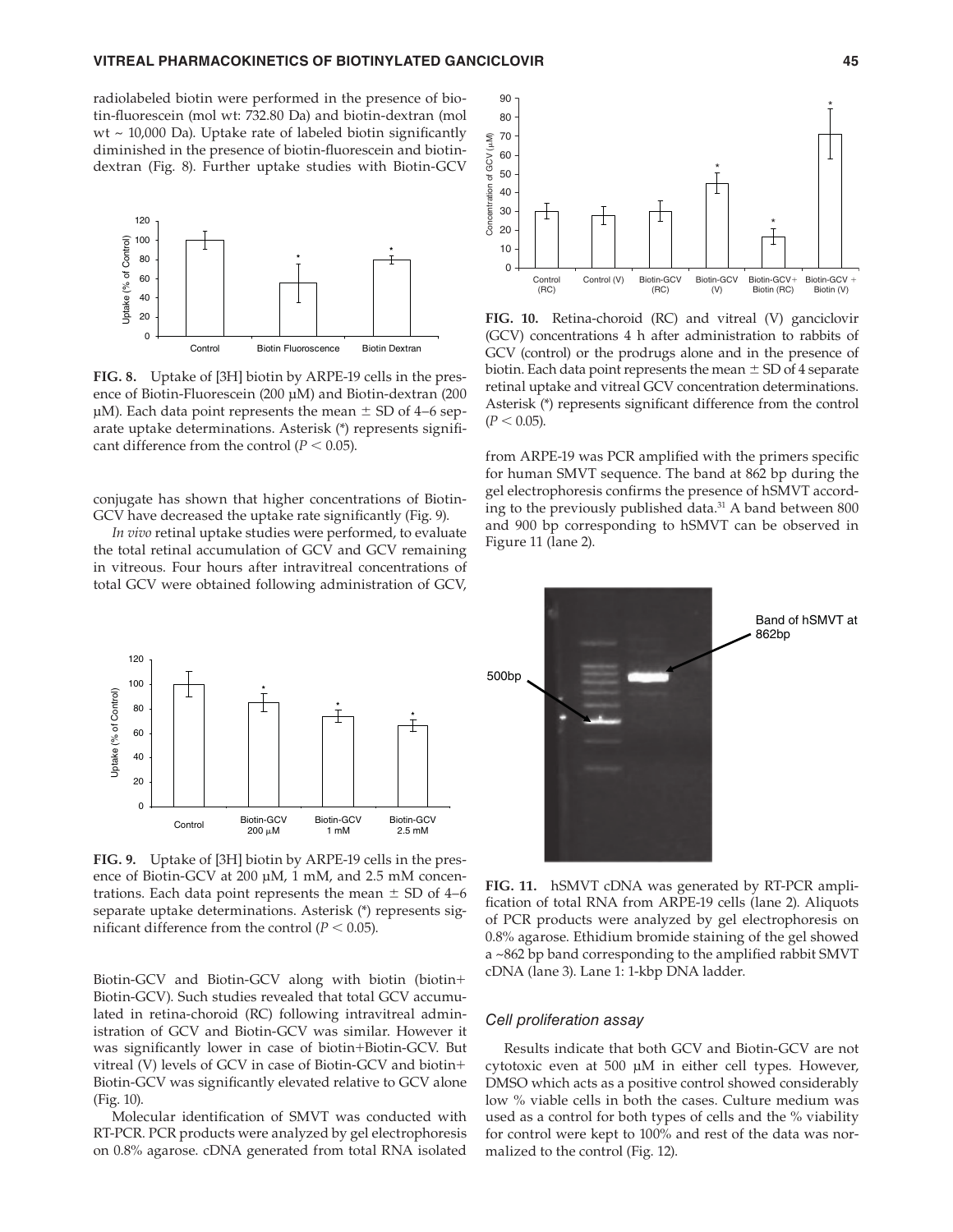

**FIG. 12.** ARPE-19 cell-proliferation assay showing the percentage viable cells in presence of various concentrations of GCV and Biotin-GCV. Each data point represents the mean  $\pm$  SD of 4–6 separate determinations. Asterisk (\*) represents significant difference from the control ( $P < 0.05$ ).

# Vitreal pharmacokinetics of GCV and Biotin-GCV following intravitreal administration

The vitreal concentration profile of GCV is depicted in Figure 13. Intravitreal dose of GCV consisted of 0.227 μmol (58.04 μg GCV) in a volume of 50 μL sterile IPBS, pH 7.4. The results generated from the non compartmental analysis of concentration-time profile of GCV are tabulated in the Table 1. Vitreal elimination half-life of GCV was  $270 \pm 15.7$  min. Clearance (Cl) and area under the vitreous time concentration curve (AUC) values of GCV were  $4.39 \pm 0.603 \,\mu L/min$ and  $10.6 \pm 1.27$  mg\*min.mL<sup>-1</sup>, respectively.

Vitreous concentration-time profiles of the Biotin-GCV and the regenerated GCV from the intravitreal dose of Biotin-GCV are depicted in Figure 14. The vitreal elimination half-life of Biotin-GCV was  $222 \pm 40.5$  min and was not found to be statistically different than the GCV. However, AUC of Biotin-GCV, that is,  $17.5 \pm 1.38$  mg\*min.mL<sup>-1</sup>, was significantly higher than GCV. Other parameters such as elimination rate constants, volume of distribution at steady



FIG. 13. Vitreous concentration-time profile of ganciclovir (GCV). Mean values are represented  $(n = 4)$ .

state, clearance, mean residence time and even  $C_{\text{last}}$  were not significantly different for Biotin-GCV relative to GCV. The results generated from the non compartmental analysis of concentration time profile of Biotin-GCV and regenerated GCV are summarized in the Table 1.

Figure 14 also reveals that sustained level of GCV is generated following intravitreal administration of Biotin-GCV. Although the level of GCV obtained following intravitreal



FIG. 14. Vitreous concentration-time profiles of Biotin-GCV and regenerated GCV. Mean values are represented (*n* = 4).

| Table 1.     Vitreous Pharmacokinetic Parameters of GCV and Biotin-GCV Following |
|----------------------------------------------------------------------------------|
| INTRAVITREAL ADMINISTRATION                                                      |
|                                                                                  |

|                                           |                  | $(Biotin-GCV)$    |                                              |
|-------------------------------------------|------------------|-------------------|----------------------------------------------|
| Parameters                                | GCV              | Biotin-GCV        | Regenerated GCV                              |
| AUC $(mg.min.mL^{-1})$                    | $10.6 \pm 1.27$  | $17.5 \pm 1.38^*$ | $1.85 \pm 0.744$                             |
| λz ( $\times 10^{-3}$ min <sup>-1</sup> ) | $2.58 \pm 0.124$ | $3.19 \pm 0.536$  |                                              |
| $T1/2$ (min)                              | $270 \pm 15.7$   | $222 \pm 40.5$    |                                              |
| Vss (mL)                                  | $1.56 \pm 0.100$ | $1.47 \pm 0.106$  |                                              |
| $Cl (µL.min-1)$                           | $4.39 \pm 0.603$ | $5.45 \pm 0.673$  |                                              |
| MRT last (min)                            | $197 \pm 22.2$   | $175 \pm 17.6$    | $264 \pm 9.26$                               |
| Clast (µg/mL)                             | $7.06 \pm 1.38$  | $8.28 \pm 2.27$   |                                              |
|                                           |                  |                   | $C_{\text{max}} = 5.37 \pm 0.435 \,\mu g/mL$ |
|                                           |                  |                   | $T_{\text{max}} = 66.7 \pm 23.1 \text{ min}$ |
|                                           |                  |                   |                                              |

Each data point represents the mean  $\pm$  SD of four separate determinations. Asterisk (\*) represents significant difference from the control ( $P < 0.05$ ).

AUC: Area under the vitreous time concentration curve; λz: Elimination rate constant; T1/2: Vitreal elimination half-life; Vss: Volume of distribution at steady; Cl: Clearance state; MRT: Mean residence time.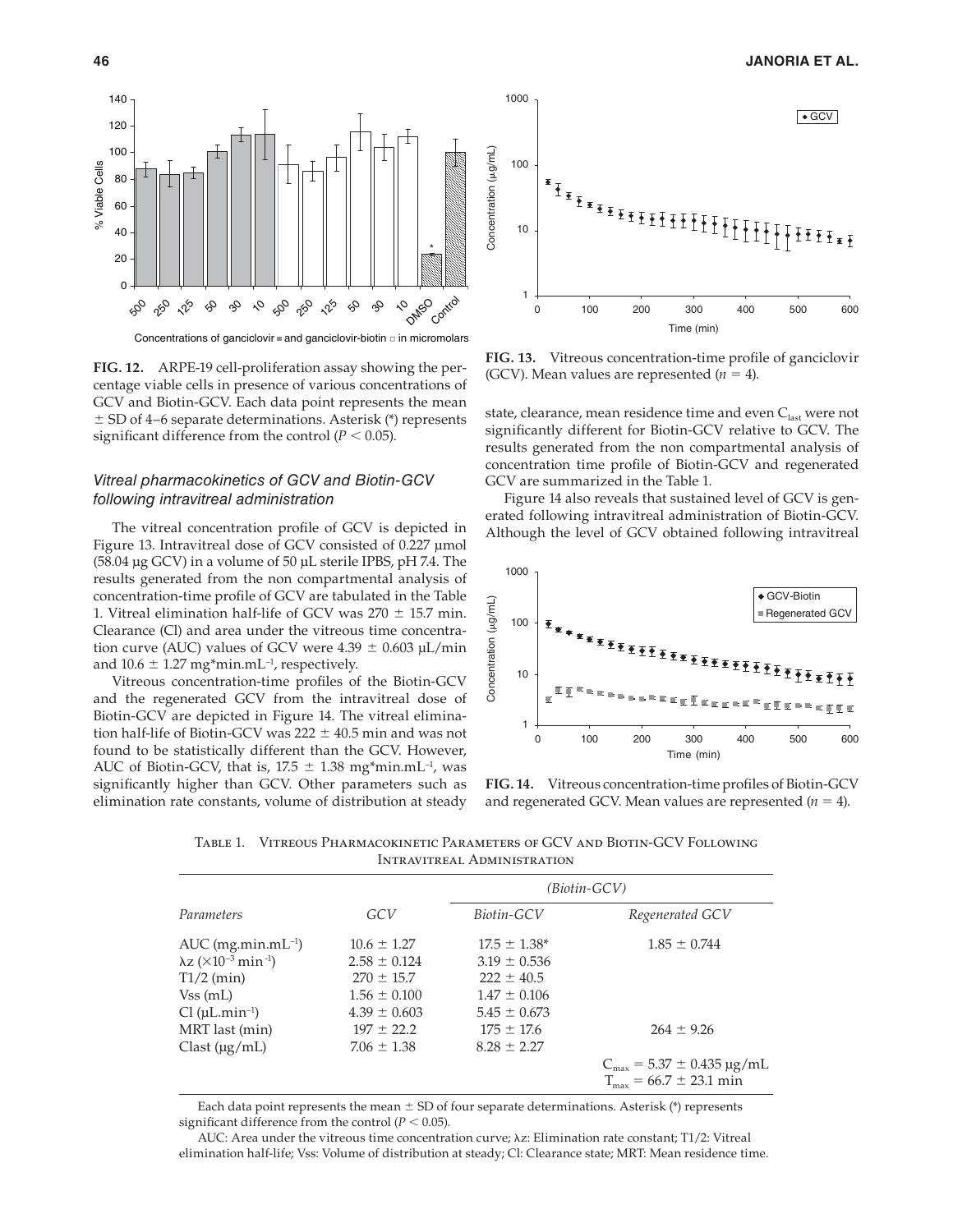injection of GCV is higher compared to the level of regenerated GCV achieved due to administration of Biotin-GCV, but it is considerably higher than the minimum inhibitory concentrations (0.25–1.22 μg/mL) required.<sup>32</sup>

#### **Discussion**

Biotin is a water soluble vitamin required for normal cellular function, growth, and development. This vitamin is not synthesized in the body and must be supplemented. Therefore, specific transport system may be involved in cellular translocation. One such system (SMVT) belongs to the class of multiple vitamin transporters in human placenta that co-transports biotin, pantothenate, and lipoate.<sup>33,34</sup> SMVT has also been identified in other human cell membranes. It belongs to the family of sodium-dependent glucose transporter and is known to share significant amino acid sequence homology with the members of the family.<sup>35</sup>

Our results demonstrate the biotin uptake in ARPE-19 to be saturable at micromolar concentration range, with Km of 138.25 μM and Vmax of 38.85 pmoles/mg of protein /min. These results are also consistent with previous reports of saturable biotin uptake in other cell types.19,23,34,36–38 Previously, it has been shown that the apparent  $K<sub>m</sub>$  for SMVT is in micromolar range.18,19,21–24 Further, uptake of biotin was inhibited by pantothenic and lipoic acid indicating that this transporter is not specific for biotin. Similar results had been reported in previous studies in various cell lines, and in all cases SMVT was suggested as the transporter involved.<sup>23,37,39</sup>

Uphill transport of SMVT substrates is energized by a transmembrane sodium gradient as well as the membrane potential.<sup>37</sup> In this study, biotin transport via SMVT is found to be coupled with the electrochemical gradient of Na+ but not H+. Reduced uptake in the presence of amiloride, a sodium ion transport inhibitor, further strengthens the result that sodium is required for the functioning of SMVT. Even though other studies have shown that some active transport system require specific coupling of a downhill Clgradient into the cells, but rate of biotin uptake remained unaltered in the absence of chloride ion in the buffer.

Uptake of biotin in ARPE-19 diminished in the presence of ouabain, suggesting that this process is dependent on the normal function of Na+K+-ATPase. Further, sodium azide and 2,4 DNP that block oxidative phosphorylation also caused diminished uptake. These results confirm that biotin uptake into ARPE-19 is an energy (ATP) dependent process.

Substrate specificity studies revealed that the transporter is specific for biotin (and certain biotin analogs), pantothenic acid and lipoic acid. Interestingly, uptake process was significantly inhibited by biocytin and biotin methyl ester which was not found in our previous studies with rPCECs.<sup>27</sup> These results along with previous reports suggest that a free valeric carboxylic group of biotin may not always be necessary for specific binding to the transporter. $37$  Although results from this study are contradictory to what were observed previously, such contradictions do exist in literature.<sup>40</sup> Still the molecular evidence using RT-PCR studies confirm the presence of SMVT in the retinal pigmented epithelium (ARPE-19 cells).

Results from the uptake of biotin in presence of biotinconjugated compound such as biotin-fluorescein (mol wt: 732.80 Da) and biotin-dextran (mol wt  $\sim$  10,000 Da) have revealed that uptake rate of labeled biotin was significantly lower in the presence of biotin-fluorescein and biotin-dextran. One aim of this study was to deliver GCV into targeted cells that is, retina and therefore the molecular weight of biotin conjugated with GCV via an ester bond would fall in the range which is even lower than biotin-fluorescein. Further studies were thus performed to synthesize Biotin-GCV conjugate. Such a conjugate generates higher concentrations of GCV in target cells/tissues relative to parent drug.

Another set of studies were performed which involves use of animals to test whether such transport system present on rabbit retina would recognize the prodrug (Biotin-GCV) and transport it across through a carrier mediated process. *In vivo* retinal uptake experiment was conducted to establish how much of the total GCV (may be in the form of drug and prodrug) accumulates in the retina/choroid versus in the vitreous humor, after 4 h of administration following an intravitreal injection of equimolar concentration of GCV or Biotin-GCV. Similar experiments were performed when Biotin-GCV was administered with excess dose of unconjugated biotin. Results clearly suggest that accumulation of GCV in retina/ choroid following intravitreal dose of GCV or Biotin-GCV is similar, while the vitreous levels of total GCV left were more in case of Biotin-GCV. It is possible that either the elimination of Biotin-GCV is slower or some amount of GCV is regenerated in the vitreous. However, a comparison equimolar doses of drug and prodrug clearly suggest that Biotin-GCV permeability into the retina-choroid is significantly higher and total elimination of GCV (i.e., GCV and Biotin-GCV) from the vitreous is slower. Finally the data also reveal that Biotin-GCV accumulation in retina-choroid diminishes while concentrations left in vitreous increases in the presence of excess dose of biotin. This observation clearly suggests that Biotin-GCV does interact with the transporter present on the retina and biotin competitively inhibits its uptake in the retina.

Principle of diffusion governs the sampling using the techniques called microdialysis. The technique involves implantation of special microdialysis probes either in vitreous or aqueous or both ocular chambers. A concentration gradient results in the diffusion through the semipermeable membrane which is placed in the tissue or fluids under study and probes are continuously perfused with a physiological solution (isotonic phosphate-buffered saline or IPBS). The technique allows dynamic sampling of aqueous and vitreous humor without euthanizing the animal. Microdialysis has served as an important tool in sampling of ocular fluids both by reducing the number of animals and providing statistically powered data.<sup>41-47</sup>

The main objective of this study was to perform the ocular pharmacokinetics of GCV and its prodrug (Biotin-GCV). The pharmacokinetic studies were done to conclude whether the prodrug had better or if not comparable pharmacokinetic profiles to parent drug. Results could be extrapolated for their pharmacological efficacy in the treatment of CMV retinitis. Prodrugs by themselves are inactive and needs to be converted to the parent compound for their efficacy. However, if the role of prodrug is to increase the permeability of parent drug into a cell or tissue, such as observed in this study, then higher drug concentrations can be generated in retina/choroid resulting in higher virustatic activity.

The prodrug proposed in the current study has shown to interact with the vitamin transporter, SMVT, and to compete with biotin in the transcellular passage through SMVT. Thus, Biotin-GCV permeates the cell membrane of corneal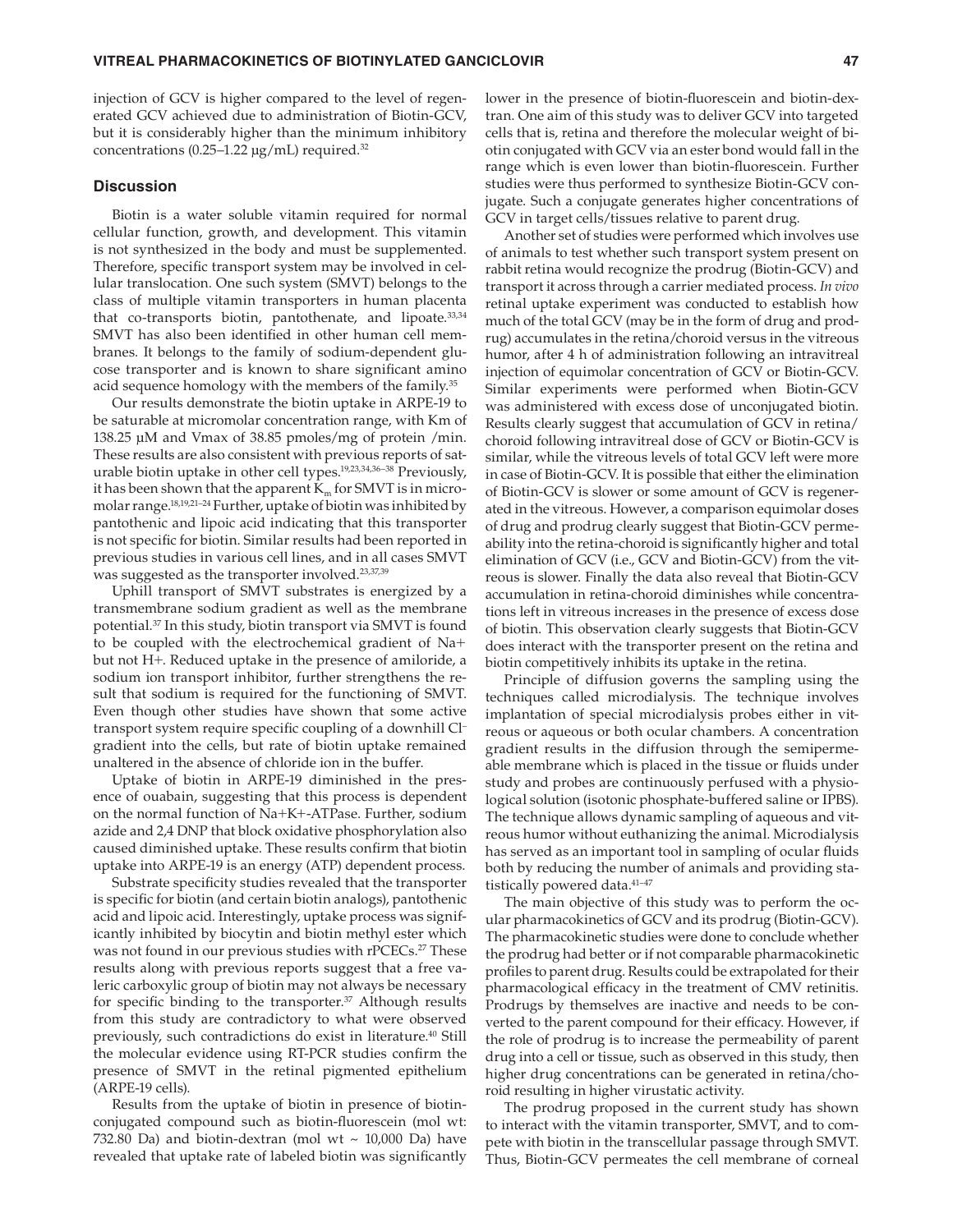epithelium and retinal pigment epithelium by a carrier-mediated process. Such processes can altogether alter the pharmacokinetic profile of a parent drug.

Results from both *in vitro* and *in vivo* uptake studies on ARPE-19 (Fig. 9) and retina/choroid (Fig. 10) respectively suggest that Biotin-GCV has affinity toward SMVT. An *in vivo* retinal uptake study confirms that Biotin-GCV transport into the retina-choroid was decreased in the presence biotin. Such data clearly suggest that Biotin-GCV uptake into retina-choroid is mediated by a carrier that also recognizes biotin. Such transport system needs to have a broad substrate specificity and capacity to allow the accumulation of Biotin-GCV into RPE cells.

Vitreal Pharmacokinetic data of drug (GCV) and prodrug (Biotin-GCV) seems to differ only in the AUC values. Vitreal concentration-time profile following administration of Biotin-GCV reveals the regeneration of GCV. The concentrations of regenerated GCV during the entire set of study were above the minimum inhibitory concentrations  $(0.25-1.22 \,\mu g/mL)$  required for GCV.<sup>32</sup> This result along with the MRT values of regenerated GCV suggest that not just the concentrations were above MIC but also were sustained compared to the simple administration of GCV. AUC of regenerated GCV was almost 1/6th of the AUC of GCV. Thus Biotin-GCV administration increases the total residence of GCV and thereby would be more effective in controlling viral replication.

Retinal uptake studies were performed by administration of equimolar concentrations of GCV and Biotin-GCV and evaluating the concentration of cumulative GCV attained in the retina-choroid and the vitreous humor. Results from such studies reveal that even though the cumulative amount of GCV achieved in the retina-choroid is same in case of both drug and prodrug, higher cumulative concentrations of GCV were found in vitreous humor. Higher permeation of Biotin-GCV along with it slower elimination causes such high GCV concentrations. Similar PK profiles of Biotin-GCV and GCV prolongs the residence time of GCV and thus provides nearly similar concentrations in retina-choroid, for a longer period.

## **Conclusions**

In conclusion, this study demonstrates molecular and functional evidence of a sodium dependent multivitamin carrier system, SMVT, in the human retinal pigment epithelium ARPE-19. GCV prodrug (Biotin-GCV) is recognized by this transport system on both ARPE-19 cell line and rabbit retina. Moreover, Biotin-GCV was found to have better and more therapeutically desirable pharmacological profile in the vitreous fluid which may be therapeutically more advantageous than the drug itself.

## **Acknowledgments**

This study was supported by National Institutes of Health grants R01 EY 09171-14 and R01 EY 10659-12.

## **References**

 1. Freeman, W.R., Lerner, C.W., Mines, J.A., et al. A prospective study of the ophthalmologic findings in the acquired immune deficiency syndrome. Am. J. Ophthalmol. 97:133-142, 1984.

- 2. Bodaghi, B., Slobbe-van Drunen, M.E., Topilko, A., et al. Entry of human cytomegalovirus into retinal pigment epithelial and endothelial cells by endocytosis. *Invest. Ophthalmol. Vis. Sci.* 40:2598–2607, 1999.
- 3. Bodaghiand, B., and Michelson, S. Cytomegalovirus: Virological facts for clinicians. Ocul. Immunol. Inflamm. 7:133-137, 1999.
- 4. Burd, E.M., Pulido, J.S., Puro, D.G., et al. Replication of human cytomegalovirus in human retinal glial cells. *Invest. Ophthalmol. Vis. Sci.* 37:1957–1966, 1996.
- 5. Pepose, J.S., Holland, G.N., Nestor, M.S., et al. Acquired immune deficiency syndrome. Pathogenic mechanisms of ocular disease. *Ophthalmology* 92:472–484, 1985.
- 6. Rao, N.A., Zhang, J., and S. Ishimoto. Role of retinal vascular endothelial cells in development of CMV retinitis. *Trans. Am. Ophthalmol. Soc.* 96:111–123; discussion 124–126, 1998.
- 7. Magone, M.T., Nussenblatt, R.B., and Whitcup, S.M. Elevation of laser flare photometry in patients with cytomegalovirus retinitis and AIDS. *Am. J. Ophthalmol.* 124:190–198, 1997.
- 8. Nussenblattand, R.B., and Lane, H.C. Human immunodeficiency virus disease: Changing patterns of intraocular inflammation. *Am. J. Ophthalmol.* 125:374–382, 1998.
- 9. Jabs, D.A., Van Natta, M.L., Thorne, J.E., et al. Course of cytomegalovirus retinitis in the era of highly active antiretroviral therapy: 2. Second eye involvement and retinal detachment. *Ophthalmology* 111:2232–2239, 2004.
- 10. Jabs, D.A., Van Natta, M.L., Thorne, J.E., et al. Course of cytomegalovirus retinitis in the era of highly active antiretroviral therapy: 1. Retinitis progression. *Ophthalmology* 111:2224–2231, 2004.
- 11. Markhamand, A., and Faulds, D. Ganciclovir. An update of its therapeutic use in cytomegalovirus infection. *Drugs* 48:455–484, 1994.
- 12. Fauldsand, D., and Heel, R.C. Ganciclovir. A review of its antiviral activity, pharmacokinetic properties and therapeutic efficacy in cytomegalovirus infections. *Drugs* 39:597–638, 1990.
- 13. Narurkarand, M.M., and Mitra, A.K. Synthesis, physicochemical properties, and cytotoxicity of a series of 5'-ester prodrugs of 5-iodo-2'-deoxyuridine. *Pharm. Res.* 5:734–737, 1988.
- 14. Narurkarand, M.M., and Mitra, A.K. Prodrugs of 5-iodo-2' deoxyuridine for enhanced ocular transport. *Pharm. Res.* 6:887– 891, 1989.
- 15. Hughes, P.M., Krishnamoorthy, R., and Mitra, A.K. Effect of acylation on the ocular disposition of acyclovir. I: Synthesis, physicochemical properties, and antiviral activity of 2'-esters. *J. Ocul. Pharmacol.* 9:287–297, 1993.
- 16. Dias, C.S., Anand, B.S., and Mitra, A.K. Effect of mono- and di-acylation on the ocular disposition of ganciclovir: physicochemical properties, ocular bioreversion, and antiviral activity of short chain ester prodrugs. *J. Pharm. Sci.* 91:660–668, 2002.
- 17. Zempleniand, J., and Mock, D.M. Uptake and metabolism of biotin by human peripheral blood mononuclear cells. *Am. J. Physiol.* 275:C382–C388, 1998.
- 18. Ma, T.Y., Dyer, D.L., and Said, H.M. Human intestinal cell line Caco-2: A useful model for studying cellular and molecular regulation of biotin uptake. *Biochim. Biophys. Acta.* 1189:81–88, 1994.
- 19. Said, H.M., Redha, R., and Nylander, W. A carrier-mediated, Na+ gradient-dependent transport for biotin in human intestinal brush-border membrane vesicles. *Am. J. Physiol.* 253:G631– G636, 1987.
- 20. Said, H.M., Redha, R., and Nylander, W. Biotin transport in basolateral membrane vesicles of human intestine. *Gastroenterology* 94:1157–1163, 1988.
- 21. Said, H.M., Hoefs, J., Mohammadkhani, R., et al. Biotin transport in human liver basolateral membrane vesicles: A carriermediated, Na+ gradient-dependent process. *Gastroenterology* 102:2120–2125, 1992.
- 22. Said, H.M., Ma, T.Y., and Kamanna, V.S. Uptake of biotin by human hepatoma cell line, Hep G2: A carrier-mediated process similar to that of normal liver. *J. Cell Physiol.* 161:483–489, 1994.